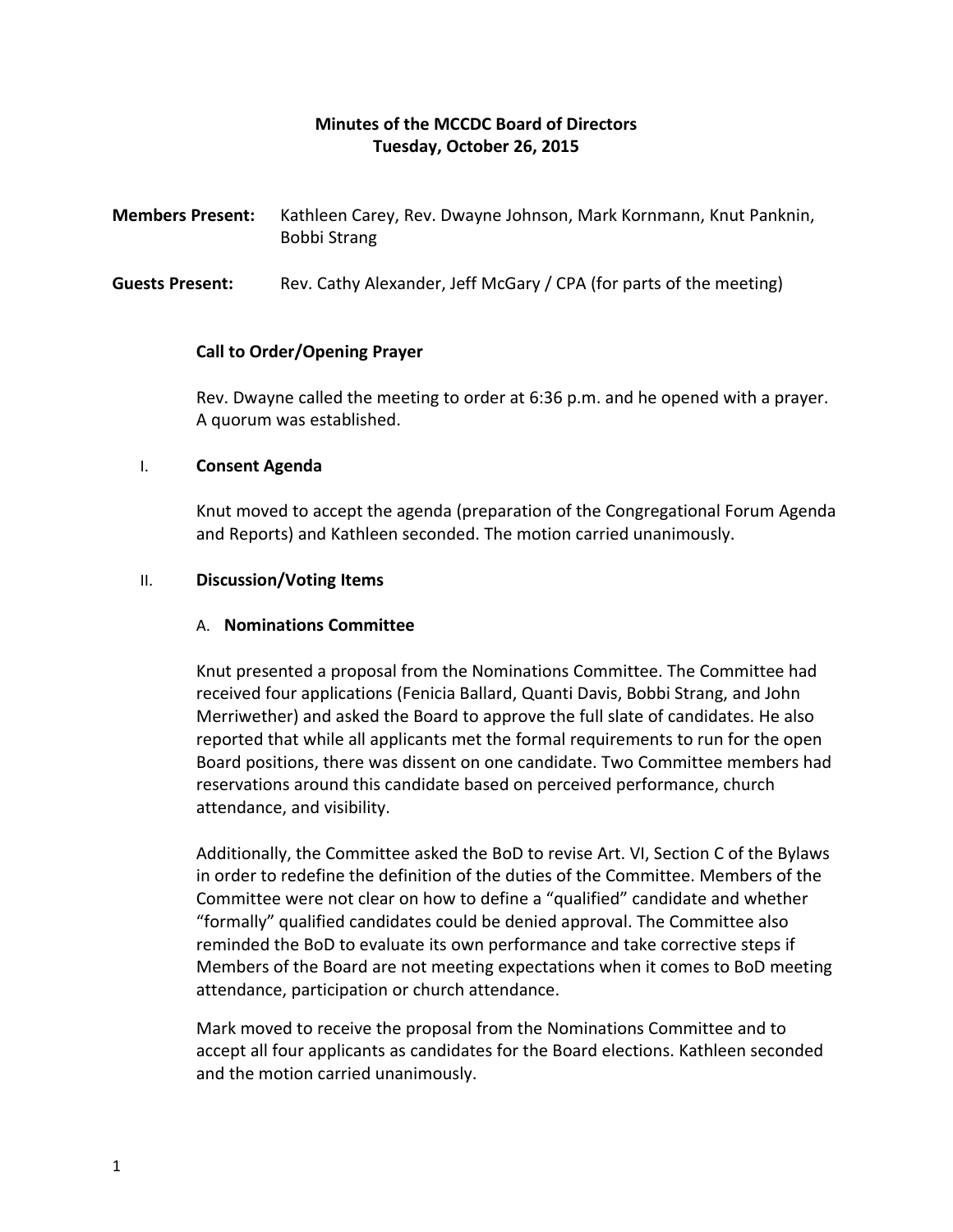The suggested Bylaws changes cannot be implemented in 2015, as proposals to amend the bylaws must be approved by a majority vote of the Board taken at least 30 days before the Congregational meeting (this year, October 23 $^{\text{rd}}$ ). The Board offered the Committee to suggest a Bylaws change for 2016 and asked for a written proposal.

# B. **Accountant's Compilation Reports**

CPA Jeff MGary was present to answer the Board's questions on the two financial statements and accountant's compilation reports for 2013 and 2014 that he had prepared.

Mark thanked Jeff for his work and asked about a difference of about \$34,000 in offerings and fees in 2013 as compared to Lance's spreadsheet that reflects cash and checks offerings for the same year. Both reflect unrestricted funds only. Jeff's assumption is that the church's spreadsheet is not correct, as his amount is the reconciled amount based on QuickBooks. He also said that accruals and payables are not recorded on a regular basis (e.g. held payments) and that is why big financial swings happen at the end of a year when finances are reconciled. If we want our statements to match liquid assets, we would need a monthly reconciliation. Since we do not have an accountant and Lance cannot handle that as a part time bookkeeper, he suggested not using interim financial statements and referred to the Profit & Loss statements that are correct. He also suggested for Lance to be part of the finance discussions at Board meetings.

Mark said that we could not wait for the correct P & L to make financial decisions as the Board. Kathleen responded that she and Rev. Cathy are looking at the cash that comes in every week to determine which checks to cut and which payments to hold off for a week or two. She also said that no financial obligations are carried over to the next month.

With regards to finances for 472, Jeff asked why this was a restricted fund as this does not make sense from an accounting point of view. Mark responded that we are accountable to what Eagle Bank gave us as a loan for construction. We want to keep track of the loan money separate from the 474 operating expenses.

Jeff was also questioning why the Buchanan Fund had a separate account. Kathleen and Mark responded that this does reflect the wish of the congregation when 474 was financed and built. Cathy recommended using this opportunity for a Buchanan Fund reform in 2016 to determine what goes into this account, what goes out and what gets charged. The Fund should be revamped, updated or rebuilt. Buchanan is still a money market account and should be transferred into a checking account.

Mark agreed with the reform proposal and that it would tie into the discussion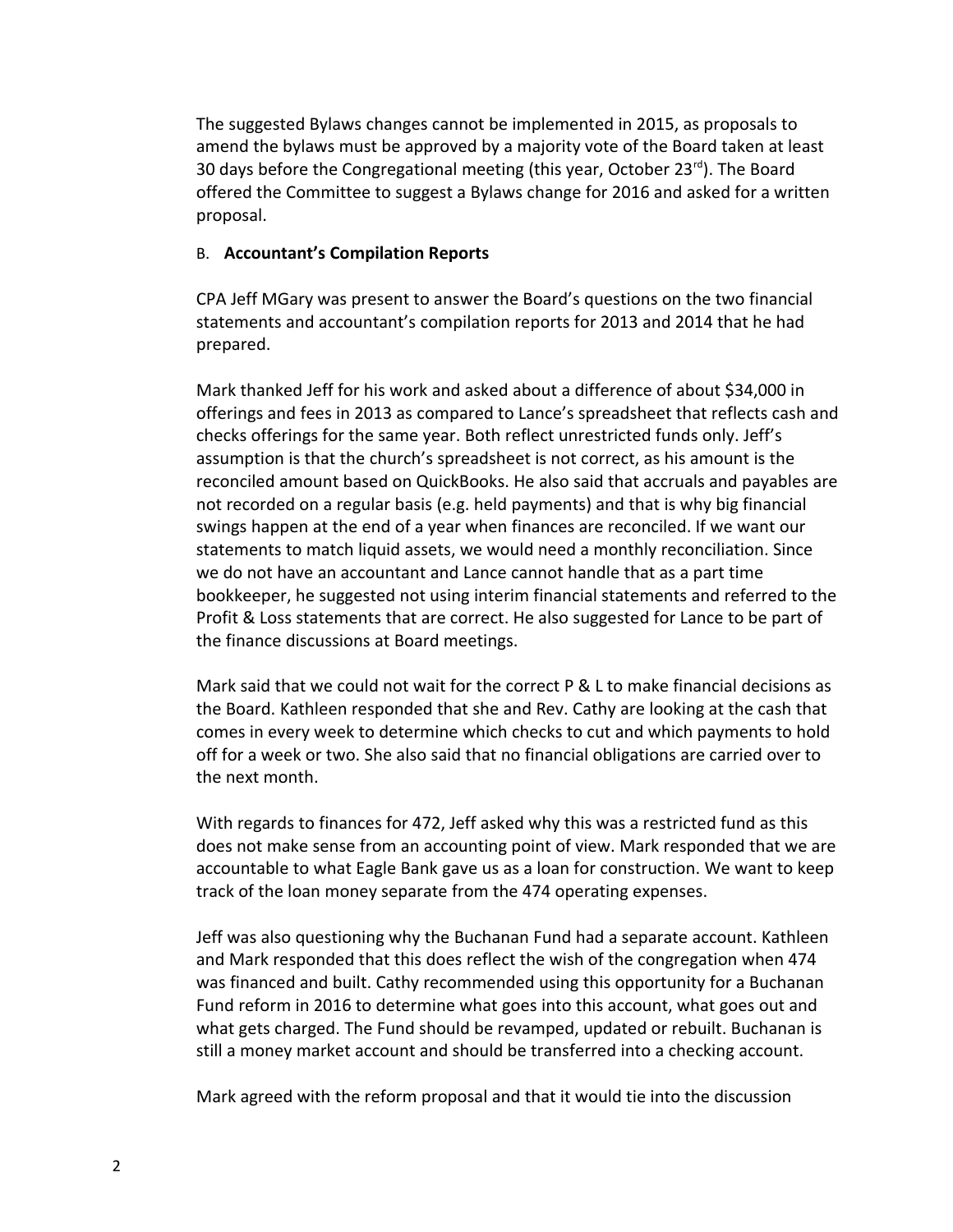about one single fund for the church.

Kathleen asked Jeff when taxes for 472 would be due in 2016, and how much we had to pay in property taxes next year. Jeff said that taxes are due on April 15, 2016 and are based on income minus expenses. 472 incomes would be taxed at a corporate tax rate of about 15%. The exact rate depends on the actual income and can be retrieved from the IRS' website (Form 990-T). Mark asked whether we could carry over losses from 2015 into 2016 but Jeff said that this would not be possible.

# C. **2016 Budget**

As the basis for the 2016 budget, Kathleen used the P&L for Jan-Dec 2015 (projected) and added a column for 2016. She had two basic questions: 1. How detailed do we want to present the budget to the congregation? and 2. What numbers do we want to present – a "bare bones" budget or an aspirational one? Kathleen offered an aspirational budget with her 2016 numbers but she did not add them up yet to determine what our weekly/monthly giving needs to be to meet the budget.

While Bobbi favored a less detailed budget since people can get caught up on one little budget item, Mark advocated for more detail. The congregation was asking for more detail last year. He also said that we need a clear message to the congregation – if people do not give consistently at the level required to meet the budget, we will have to face some tough cuts which basically can only come from salary or staff positions. The trend for the past three years is downward and we are in a different situation this year as compared to last. He also suggested handing cards for giving with the presentation of the budget.

A discussion ensued around suggested stipends for outside services for three ministries: A/V, Children's Ministry and Unid@s. Cathy explained that the rationale behind that was to establish consistency and that it would be based on priority, with a first priority given to the A/V ministry. Dwayne agreed that the technical aspects of this ministry would justify a stipend. Mark questioned the message we would send with this to other ministries who perform well and where volunteers step up and lead. Congregants and ministry leaders would receive a mixed message and paying for services cannot solve our broader issue with people staying committed. He also said that we would have to start with stipends right away to see an impact and the only option then would be to cut them once funding does not come in as expected.

Another discussion centered on the question of raises for Pastors and Staff. The suggested amounts were 4% for the Pastor and Associate Pastor and 3% for Administration and Facilities. In the course of the discussion, Dwayne offered to forego a raise, as his salary would have the biggest financial impact. Cathy suggested a nominal bonus for Facilities instead of a percentage raise.